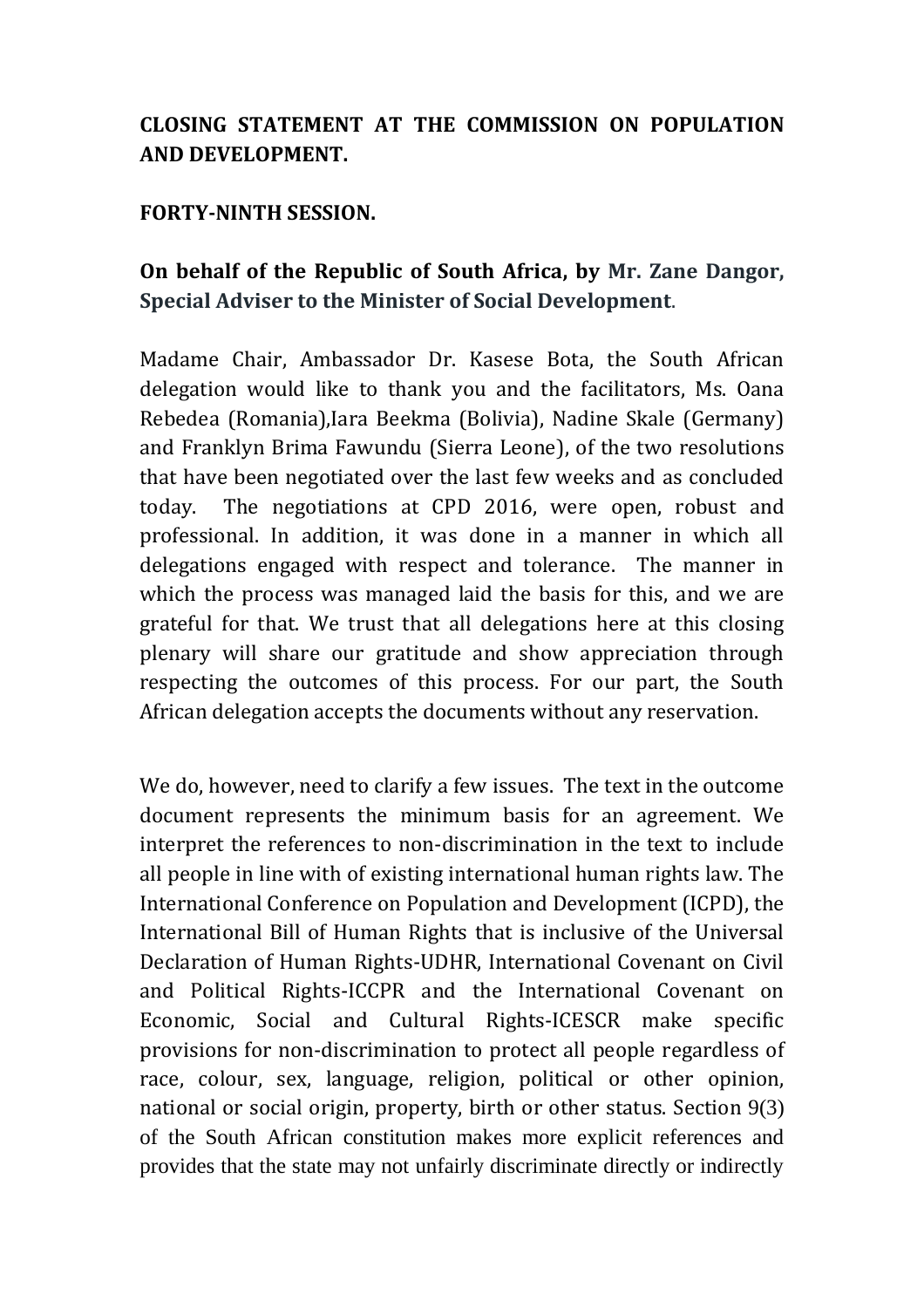against anyone on one or more grounds, including race, gender, sex, pregnancy, marital status, ethnic or social origin, colour, sexual orientation, age, disability, religion, conscience, belief, culture, language and birth.

Guided by the principle of supremacy of the South African constitution and the rule of law, the South African government, through section 8 of our constitution is enjoined to promote and respect these rights of all people without distinction, at all times. We therefore interpret the texts of both resolutions in a manner that is not contrary to the South African Bill of Rights. Similarly, we interpret the term Sexual and Reproductive Health and Reproductive Rights in a manner that does not limit any rights for any persons.

Madame Chair, the 2030 Agenda has been undergirded by the ideal of 'Leave No One Behind'. The 2030 agenda was dubbed the ['people's](http://www.theguardian.com/global-development/2015/aug/03/ban-ki-moon-hails-sdgs-agreed-by-193-nations-as-leaving-no-one-behind)  [agenda'](http://www.theguardian.com/global-development/2015/aug/03/ban-ki-moon-hails-sdgs-agreed-by-193-nations-as-leaving-no-one-behind) by the UN Secretary General, who also stated that the Global Goals were to be met "for all nations, all peoples and for all segments of society". Madame Chair, delivering an inclusive agenda requires data that is broken down by a wide range of social groups. This was addressed in the goals and targets with a clear commitment to disaggregate data by age, sex, disability, race, ethnicity, origin, religion or economic or other status.

The ICPD and the key actions for its further implementation and especially its regional review conferences and the global review provides guidance for the member states, civil society and other stakeholders to contribute to the achievement of the 2030 Agenda for Sustainable Development. The thematic resolution provides a starting point for member states to use data to advance in particular, the issues of importance to this Commission. This includes as stated in the Addis Ababa Declaration on Population and Development, the need for member states to strengthen national statistical capacities to undertake evidence-based analysis and to increase investments in the collection, analysis and utilization of population based data.